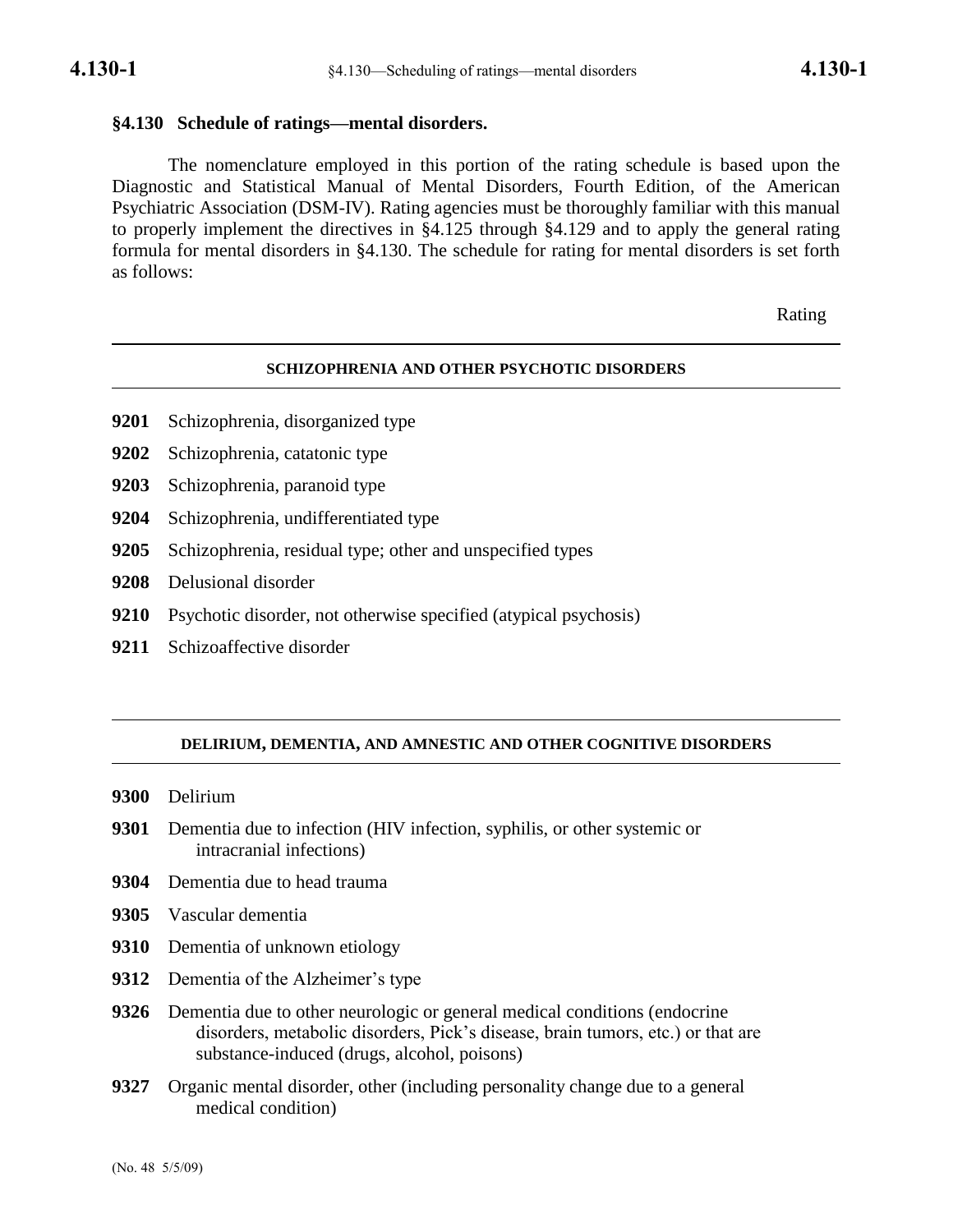## **ANXIETY DISORDERS**

- Generalized anxiety disorder
- Specific (simple) phobia; social phobia
- Obsessive compulsive disorder
- Other and unspecified neurosis
- Posttraumatic stress disorder
- Panic disorder and/or agoraphobia
- Anxiety disorder, not otherwise specified

## **DISSOCIATIVE DISORDERS**

- Dissociative amnesia; dissociative fugue; dissociative identity disorder (multiple personality disorder)
- Depersonalization disorder

### **SOMATOFORM DISORDERS**

- Somatization disorder
- Pain disorder
- Undifferentiated somatoform disorder
- Conversion disorder
- Hypochondriasis

#### **MOOD DISORDERS**

- Cyclothymic disorder
- Bipolar disorder
- Dysthymic disorder
- Major depressive disorder
- Mood disorder, not otherwise specified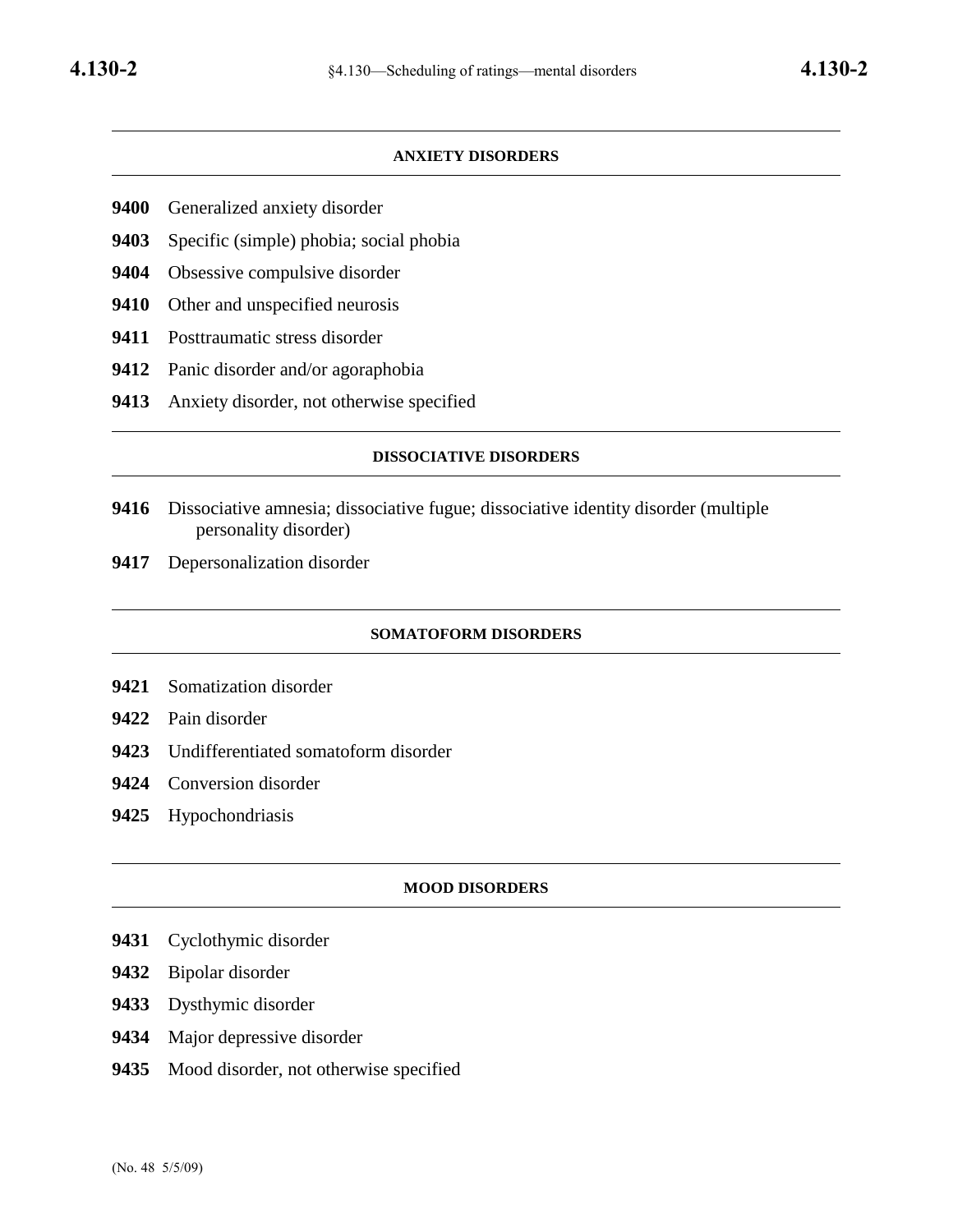### **CHRONIC ADJUSTMENT DISORDER**

### **9440** Chronic adjustment disorder

General Rating Formula for Mental Disorders:

Total occupational and social impairment, due to such symptoms as: gross impairment in thought processes or communication; persistent delusions or hallucinations; grossly inappropriate behavior; persistent danger of hurting self or others; intermittent inability to perform activities of daily living (including maintenance of minimal personal hygiene); disorientation to time or place; memory loss for names of close relatives, own occupation, or own name ....................100 Occupational and social impairment, with deficiencies in most areas, such as work, school, family relations, judgment, thinking, or mood, due to such symptoms as: suicidal ideation; obsessional rituals which interfere with routine activities; speech intermittently illogical, obscure, or irrelevant; near-continuous panic or depression affecting the ability to function independently, appropriately and effectively; impaired impulse control (such as unprovoked irritability with periods of violence); spatial disorientation; neglect of personal appearance and hygiene; difficulty in adapting to stressful circumstances (including work or a worklike setting); inability to establish and maintain effective relationships ........................................................................................70 Occupational and social impairment with reduced reliability and productivity due to such symptoms as: flattened affect; circumstantial, circumlocutory, or stereotyped speech; panic attacks more than once a week; difficulty in understanding complex commands; impairment of short- and long-term memory (e.g., retention of only highly learned material, forgetting to complete tasks); impaired judgment; impaired abstract thinking; disturbances of motivation and mood; difficulty in establishing and maintaining effective work and social relationships ...............50 Occupational and social impairment with occasional decrease in work efficiency and intermittent periods of inability to perform occupational tasks (although generally functioning satisfactorily, with routine behavior, self-care, and conversation normal), due to such symptoms as: depressed mood, anxiety, suspiciousness, panic attacks (weekly or less often), chronic sleep impairment, mild memory loss (such as forgetting names, directions, recent events) .......................................................30 Occupational and social impairment due to mild or transient symptoms which decrease work efficiency and ability to perform occupational tasks only during periods of significant stress, or; symptoms controlled by continuous medication ..................................................................................10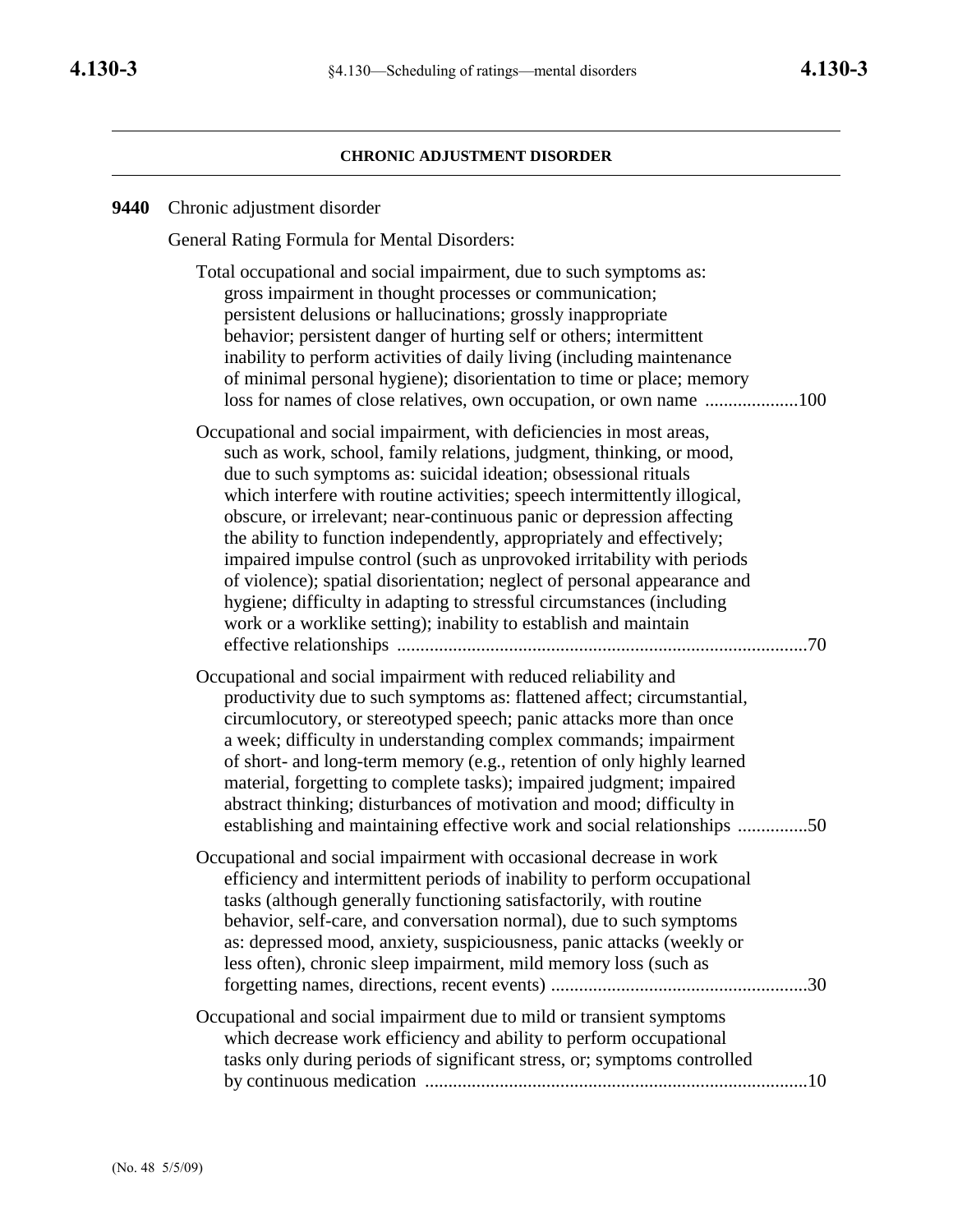| A mental condition has been formally diagnosed, but symptoms are not |  |
|----------------------------------------------------------------------|--|
| severe enough either to interfere with occupational and social       |  |
|                                                                      |  |

## **EATING DISORDERS**

**9520** Anorexia nervosa

**9521** Bulimia nervosa

Rating Formula for Eating Disorders:

| Self-induced weight loss to less than 80 percent of expected minimum<br>weight, with incapacitating episodes of at least six weeks total duration<br>per year, and requiring hospitalization more than twice a year for |     |
|-------------------------------------------------------------------------------------------------------------------------------------------------------------------------------------------------------------------------|-----|
| Self-induced weight loss to less than 85 percent of expected minimum<br>weight with incapacitating episodes of six or more weeks total                                                                                  | .60 |
| Self-induced weight loss to less than 85 percent of expected minimum<br>weight with incapacitating episodes of more than two but less than                                                                              | .30 |
| Binge eating followed by self-induced vomiting or other measures to<br>prevent weight gain, or resistance to weight gain even when below<br>expected minimum weight, with diagnosis of an eating disorder and           |     |
| Binge eating followed by self-induced vomiting or other measures to<br>prevent weight gain, or resistance to weight gain even when below<br>expected minimum weight, with diagnosis of an eating disorder               |     |

**Note**: An incapacitating episode is a period during which bed rest and treatment by a physician are required. (Authority: 38 U.S.C. 1155)

[53 FR 23, Jan. 4, 1988; 53 FR 1441, Jan. 19, 1988. Redesignated and amended at 61 FR 52700, Oct. 8, 1996; 74 FR 18467, Apr. 23, 2009]

**Supplement** *Highlights* **references**: 19(1), 48(1).

*Next Section is §4.149*